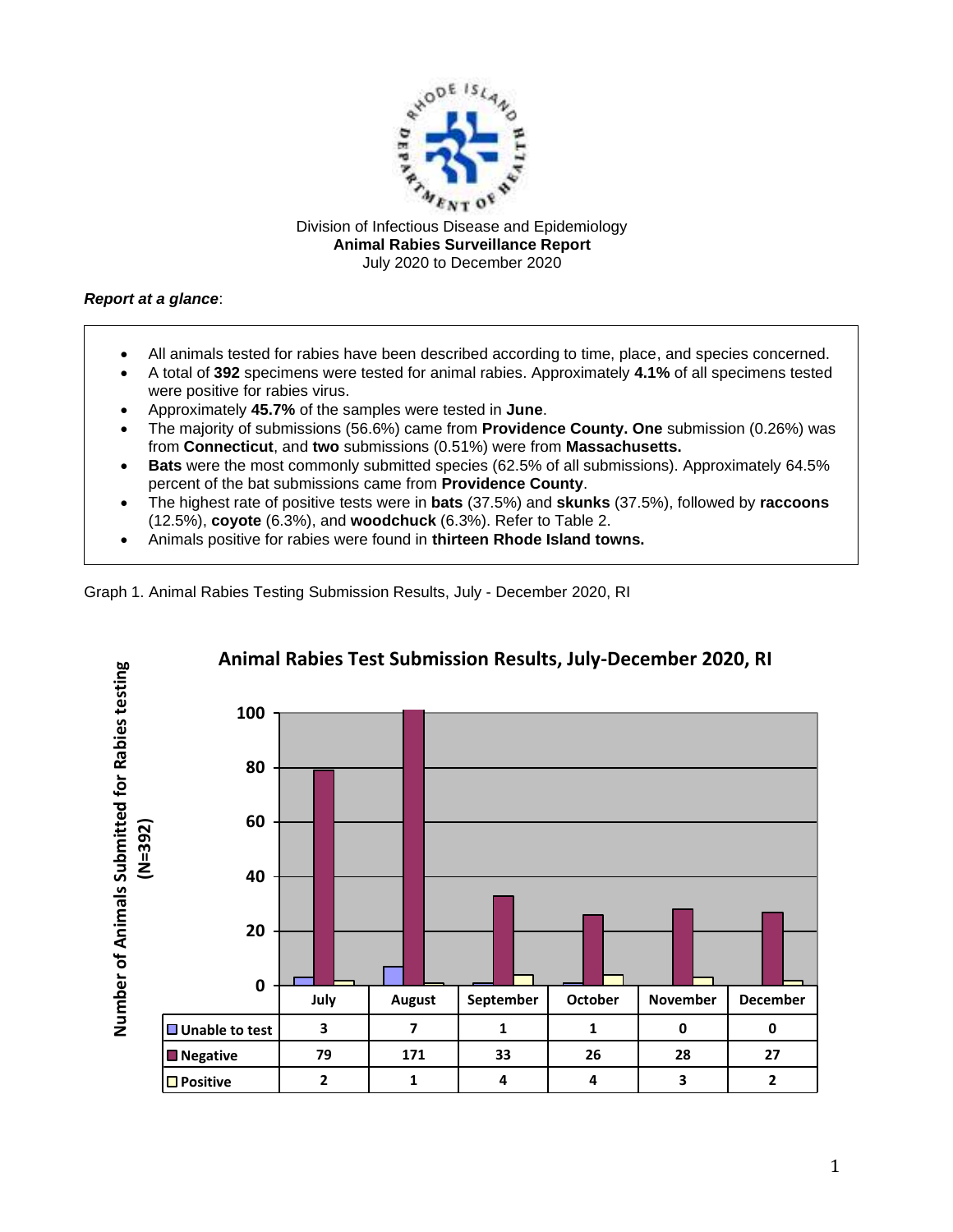| County            | <b>Number of</b><br><b>Positives</b> | % of Total Positives |  |
|-------------------|--------------------------------------|----------------------|--|
| <b>Bristol</b>    | 2                                    | 12.5%                |  |
| Kent              | 3                                    | 18.7%                |  |
| <b>Providence</b> |                                      | 43.8%                |  |
| <b>Newport</b>    | 0                                    | 0.0%                 |  |
| Washington        |                                      | 25.0%                |  |
| <b>Total</b>      | 16                                   | 100.0%               |  |

## Table 1. Positive Rabies Test Results in Animals by County, July – December 2020, RI

Table 2. Positive Rabies Test Results in Animals by Species, July – December 2020, RI

| <b>Species</b> | # Positive | % Positive By Species<br>(Number of this species<br>positive/ number of this<br>species tested) x 100 | % Positive Overall<br>(Number positive for<br>this species /<br>Number of all<br>positive tests) x 100 |  |
|----------------|------------|-------------------------------------------------------------------------------------------------------|--------------------------------------------------------------------------------------------------------|--|
| <b>Bat</b>     | 6          | $2.5\%$                                                                                               | 37.5%                                                                                                  |  |
| Coyote         |            | 50.0%                                                                                                 | 6.3%                                                                                                   |  |
| Raccoon        | 2          | 20.0%                                                                                                 | 12.5%                                                                                                  |  |
| <b>Skunk</b>   | 6          | 30.0%                                                                                                 | 37.5%                                                                                                  |  |
| Woodchuck      |            | 8.33%                                                                                                 | 6.3%                                                                                                   |  |

Graph 2. Animal Rabies Test Submission Results by Species, July - December 2020, RI



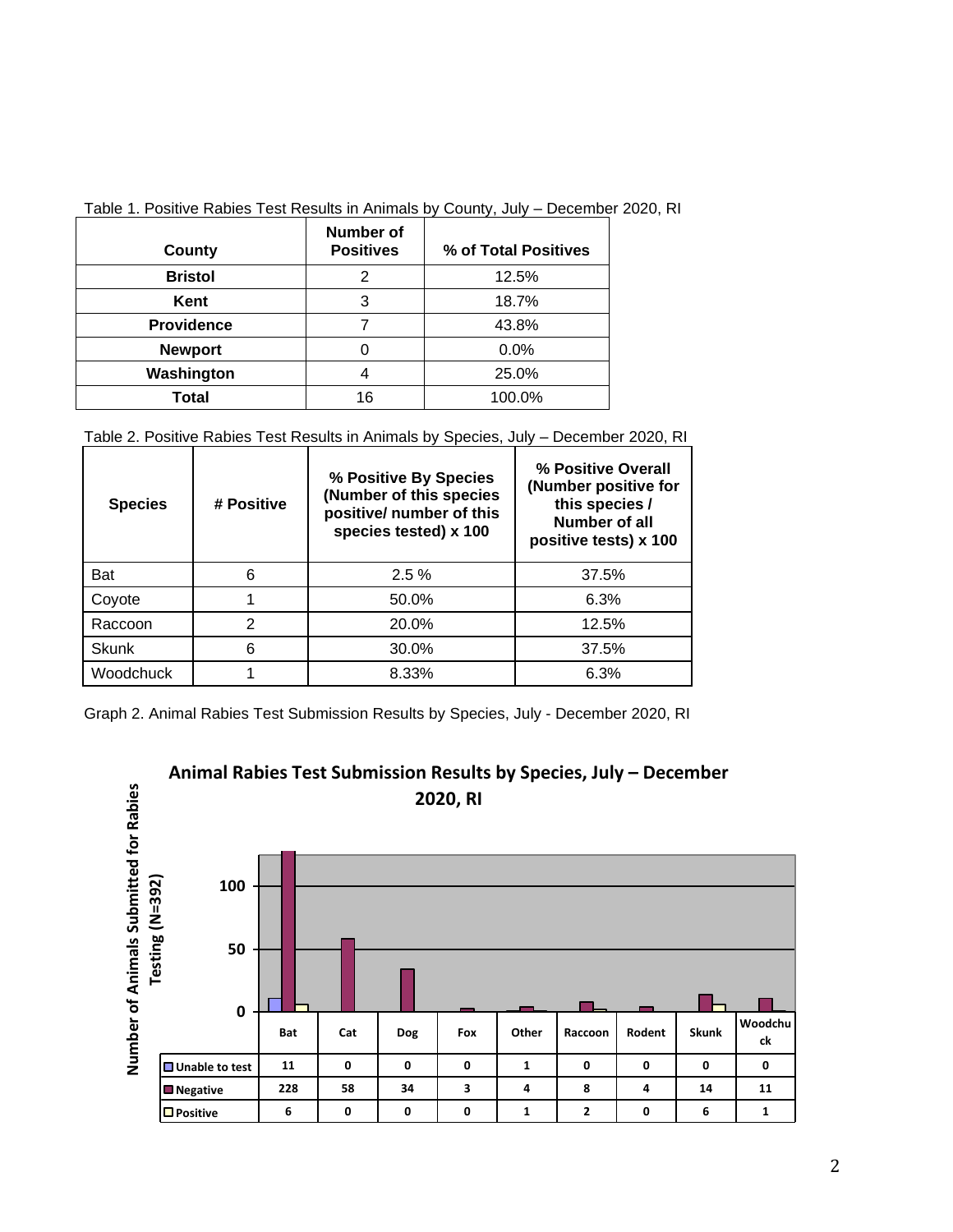| <b>City</b>           | <b>Species</b> | <b>Negative</b> | <b>Unable to Test</b> | <b>Positive</b> | <b>Total</b>            |
|-----------------------|----------------|-----------------|-----------------------|-----------------|-------------------------|
| Barrington            | Bat            | 3               | $\mathbf{1}$          | $\pmb{0}$       | 4                       |
|                       | Skunk          | $\mathbf 1$     | 0                     | $\mathbf{1}$    | $\overline{2}$          |
| Bristol               | Bat            | $\mathbf{1}$    | $\pmb{0}$             | $\pmb{0}$       | $\mathbf{1}$            |
|                       | Cat            | $\mathbf{1}$    | $\pmb{0}$             | $\mathbf 0$     | $\mathbf{1}$            |
|                       | Dog            | $\overline{2}$  | $\pmb{0}$             | $\pmb{0}$       | $\overline{2}$          |
|                       | Skunk          | 3               | $\pmb{0}$             | $\mathbf{1}$    | $\pmb{4}$               |
|                       | Woodchuck      | $\mathbf 1$     | $\pmb{0}$             | $\mathbf 0$     | $\mathbf{1}$            |
| <b>Burrillville</b>   | Bat            | $\overline{2}$  | $\pmb{0}$             | $\mathbf 0$     | $\overline{2}$          |
|                       | Cat            | $\overline{2}$  | $\pmb{0}$             | $\pmb{0}$       | $\overline{2}$          |
|                       | Raccoon        | $\overline{2}$  | $\pmb{0}$             | $\pmb{0}$       | $\overline{2}$          |
|                       | Skunk          | $\mathbf{1}$    | $\pmb{0}$             | $\pmb{0}$       | $\mathbf 1$             |
| Charlestown           | Bat            | $\overline{2}$  | $\pmb{0}$             | $\pmb{0}$       | $\overline{2}$          |
| Coventry              | Bat            | $\pmb{4}$       | $\mathbf 1$           | $\mathbf 0$     | 5                       |
|                       | Cat            | $\mathbf 1$     | $\pmb{0}$             | $\pmb{0}$       | $\mathbf{1}$            |
|                       | Dog            | $\mathbf{1}$    | $\pmb{0}$             | $\mathbf 0$     | $\mathbf{1}$            |
|                       | Skunk          | $\mathbf 0$     | $\pmb{0}$             | $\mathbf{1}$    | $\mathbf{1}$            |
| Cranston              | Bat            | 31              | $\overline{2}$        | $\mathbf{1}$    | 34                      |
|                       | Cat            | $\overline{2}$  | $\pmb{0}$             | $\pmb{0}$       | $\overline{2}$          |
|                       | Coyote         | $\mathbf 1$     | $\pmb{0}$             | $\pmb{0}$       | $\mathbf{1}$            |
|                       | Dog            | $\mathbf 1$     | $\pmb{0}$             | $\pmb{0}$       | $\mathbf 1$             |
| Cumberland            | Bat            | 5               | $\pmb{0}$             | $\mathbf 0$     | 5                       |
|                       | Cat            | $\overline{2}$  | $\pmb{0}$             | $\pmb{0}$       | $\overline{2}$          |
|                       | Dog            | $\overline{2}$  | $\pmb{0}$             | $\pmb{0}$       | $\overline{2}$          |
| <b>East Greenwich</b> | Cat            | 12              | $\pmb{0}$             | $\mathbf 0$     | 12                      |
|                       | Dog            | $\overline{2}$  | $\pmb{0}$             | $\pmb{0}$       | $\overline{2}$          |
|                       | Fox            | $\mathbf 1$     | $\pmb{0}$             | $\pmb{0}$       | $\mathbf 1$             |
| East Providence       | Bat            | 7               | $\mathbf{1}$          | 0               | 8                       |
|                       | Cat            | 3               | $\pmb{0}$             | $\pmb{0}$       | $\overline{\mathbf{3}}$ |
|                       | Coyote         | $\pmb{0}$       | $\pmb{0}$             | $\mathbf{1}$    | $\mathbf{1}$            |
|                       | Dog            | $\overline{2}$  | $\pmb{0}$             | $\mathbf 0$     | $\overline{2}$          |
|                       | Raccoon        | $\mathbf 1$     | $\pmb{0}$             | $\pmb{0}$       | $\mathbf 1$             |
|                       | Skunk          | $\mathbf{1}$    | 0                     | $\pmb{0}$       | $\mathbf{1}$            |
| Exeter                | Bat            | $\mathbf 1$     | $\pmb{0}$             | $\pmb{0}$       | $\mathbf{1}$            |
|                       | Cat            | $\mathbf{1}$    | 0                     | $\pmb{0}$       | $\mathbf 1$             |
|                       | Dog            | $\mathbf{1}$    | $\pmb{0}$             | $\pmb{0}$       | $\mathbf{1}$            |
|                       | Skunk          | $\mathsf 0$     | $\pmb{0}$             | $\mathbf 1$     | $\mathbf{1}$            |
| Foster                | Bat            | $\overline{2}$  | $\pmb{0}$             | $\pmb{0}$       | $\overline{2}$          |
|                       | Cat            | $\mathbf{1}$    | 0                     | $\pmb{0}$       | $\mathbf 1$             |
| Glocester             | Bat            | 6               | $\pmb{0}$             | $\pmb{0}$       | 6                       |

Table 3. Animals Submitted for Rabies Testing by Species and Locale, July – December 2020, RI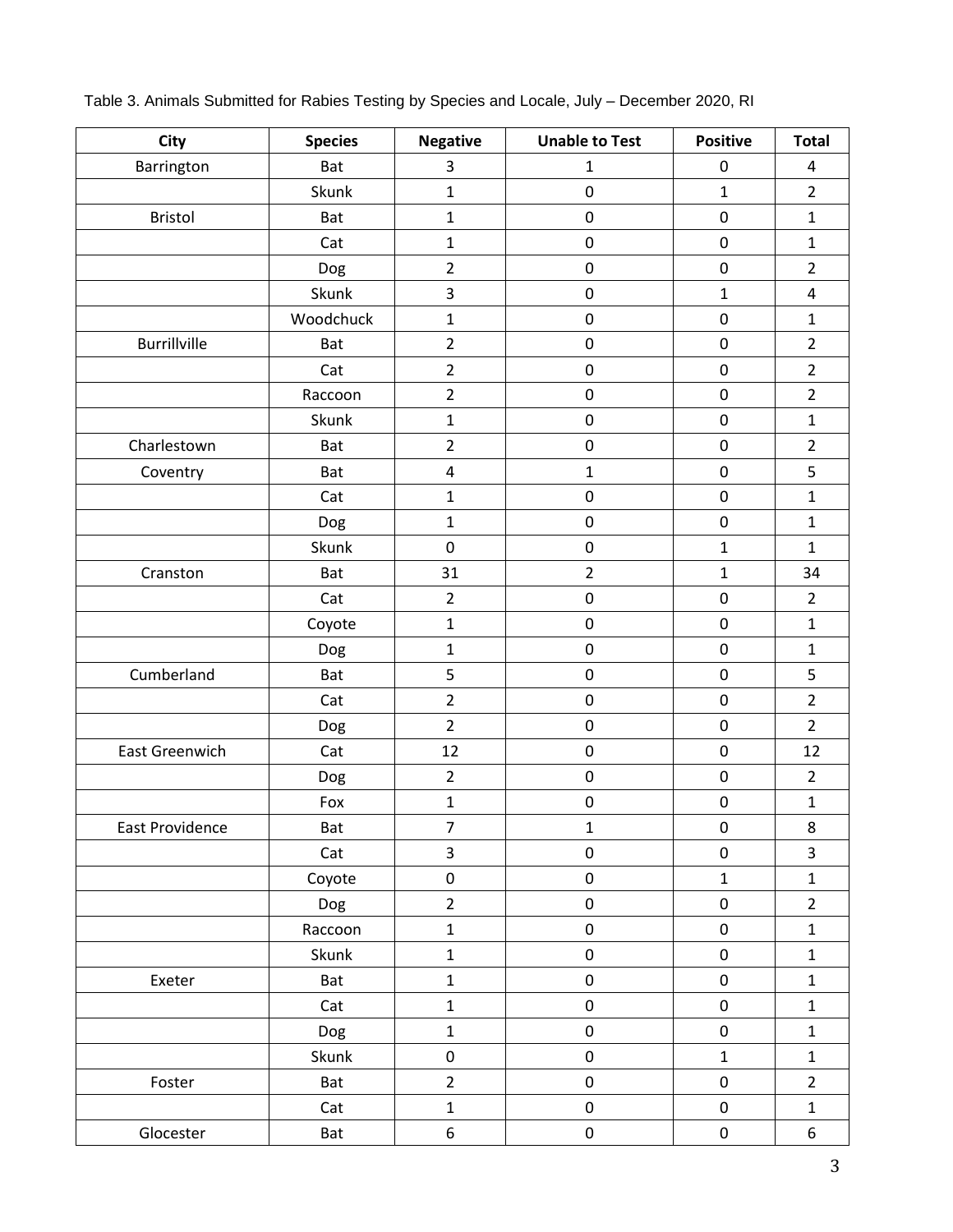|                  | Cat        | $\overline{2}$ | $\pmb{0}$      | $\pmb{0}$      | $\overline{2}$          |
|------------------|------------|----------------|----------------|----------------|-------------------------|
|                  | Woodchuck  | 1              | $\mathbf 0$    | $\mathbf 0$    | $\mathbf{1}$            |
| Hopkinton        | <b>Bat</b> | $\mathbf{1}$   | $\mathbf{1}$   | $\pmb{0}$      | $\overline{2}$          |
|                  | Fox        | $\mathbf 1$    | $\mathbf 0$    | $\mathbf 0$    | $\mathbf{1}$            |
|                  | Skunk      | $\mathbf{1}$   | $\pmb{0}$      | $\mathbf 0$    | $\mathbf{1}$            |
| Jamestown        | Bat        | $\pmb{4}$      | $\pmb{0}$      | $\pmb{0}$      | $\overline{\mathbf{4}}$ |
|                  | Dog        | $\mathbf{1}$   | $\pmb{0}$      | $\pmb{0}$      | $\mathbf{1}$            |
| Johnston         | Bat        | $\overline{4}$ | $\mathbf 0$    | $\mathbf 0$    | 4                       |
|                  | Cat        | $\mathbf{1}$   | $\pmb{0}$      | $\pmb{0}$      | $\mathbf{1}$            |
|                  | Sheep      | $\mathbf{1}$   | $\pmb{0}$      | $\pmb{0}$      | $\mathbf{1}$            |
| Lincoln          | Bat        | $\pmb{4}$      | $\pmb{0}$      | $\mathbf 0$    | 4                       |
|                  | Cat        | $\mathbf 1$    | $\pmb{0}$      | $\pmb{0}$      | $\mathbf{1}$            |
|                  | Dog        | $\mathbf{1}$   | $\mathbf 0$    | $\mathbf 0$    | $\mathbf{1}$            |
| Little Compton   | Bat        | 3              | $\pmb{0}$      | $\pmb{0}$      | 3                       |
| Middletown       | Cat        | $\mathsf 3$    | $\mathbf 0$    | $\mathbf 0$    | 3                       |
|                  | Dog        | $\mathbf{1}$   | $\pmb{0}$      | $\pmb{0}$      | $\mathbf{1}$            |
| Narragansett     | Bat        | $\overline{2}$ | $\pmb{0}$      | $\pmb{0}$      | $\overline{2}$          |
|                  | Dog        | $\mathbf 1$    | $\pmb{0}$      | $\pmb{0}$      | $\mathbf{1}$            |
| Newport          | Bat        | 9              | $\overline{2}$ | $\pmb{0}$      | 11                      |
|                  | Dog        | $\mathbf 1$    | $\pmb{0}$      | $\pmb{0}$      | $\mathbf{1}$            |
|                  | Raccoon    | $\mathbf{1}$   | $\pmb{0}$      | $\pmb{0}$      | $\mathbf{1}$            |
| North Kingstown  | <b>Bat</b> | $\overline{2}$ | $\pmb{0}$      | $\pmb{0}$      | $\overline{2}$          |
|                  | Dog        | $\mathbf 1$    | $\pmb{0}$      | $\pmb{0}$      | $\mathbf{1}$            |
| North Providence | Bat        | 5              | $\mathbf 0$    | $\mathbf 0$    | 5                       |
|                  | Cat        | $\mathbf{1}$   | $\pmb{0}$      | $\pmb{0}$      | $\mathbf{1}$            |
|                  | Skunk      | $\mathbf 1$    | $\pmb{0}$      | $\pmb{0}$      | $\mathbf{1}$            |
| North Smithfield | Bat        | $\overline{7}$ | $\pmb{0}$      | $\pmb{0}$      | $\overline{7}$          |
|                  | Woodchuck  | $\overline{2}$ | $\pmb{0}$      | $\pmb{0}$      | $\overline{2}$          |
| Pawtucket        | Bat        | 8              | $\pmb{0}$      | $\mathbf{1}$   | 9                       |
|                  | Cat        | $\mathbf{3}$   | $\pmb{0}$      | $\pmb{0}$      | $\overline{\mathbf{3}}$ |
|                  | Dog        | $\overline{2}$ | $\pmb{0}$      | $\mathsf 0$    | $\overline{2}$          |
|                  | Raccoon    | $\mathbf 1$    | $\pmb{0}$      | $\pmb{0}$      | $\mathbf 1$             |
|                  | Skunk      | $\pmb{0}$      | $\pmb{0}$      | $\mathbf{1}$   | $\mathbf{1}$            |
| Portsmouth       | Bat        | $\mathbf 1$    | $\pmb{0}$      | $\pmb{0}$      | $\mathbf{1}$            |
|                  | Cat        | $\overline{2}$ | $\pmb{0}$      | $\pmb{0}$      | $\overline{2}$          |
|                  | Dog        | $\overline{2}$ | $\pmb{0}$      | $\pmb{0}$      | $\overline{2}$          |
|                  | Skunk      | $\mathbf{1}$   | $\pmb{0}$      | $\pmb{0}$      | $\mathbf{1}$            |
| Providence       | Bat        | 59             | $\overline{2}$ | $\overline{2}$ | 63                      |
|                  | Cat        | $\overline{4}$ | $\pmb{0}$      | $\pmb{0}$      | 4                       |
|                  | Dog        | 8              | $\pmb{0}$      | $\pmb{0}$      | 8                       |
|                  | Opossum    | $\mathbf 1$    | $\pmb{0}$      | $\pmb{0}$      | $\mathbf{1}$            |
|                  | Raccoon    | $\overline{2}$ | $\pmb{0}$      | $\pmb{0}$      | $\overline{2}$          |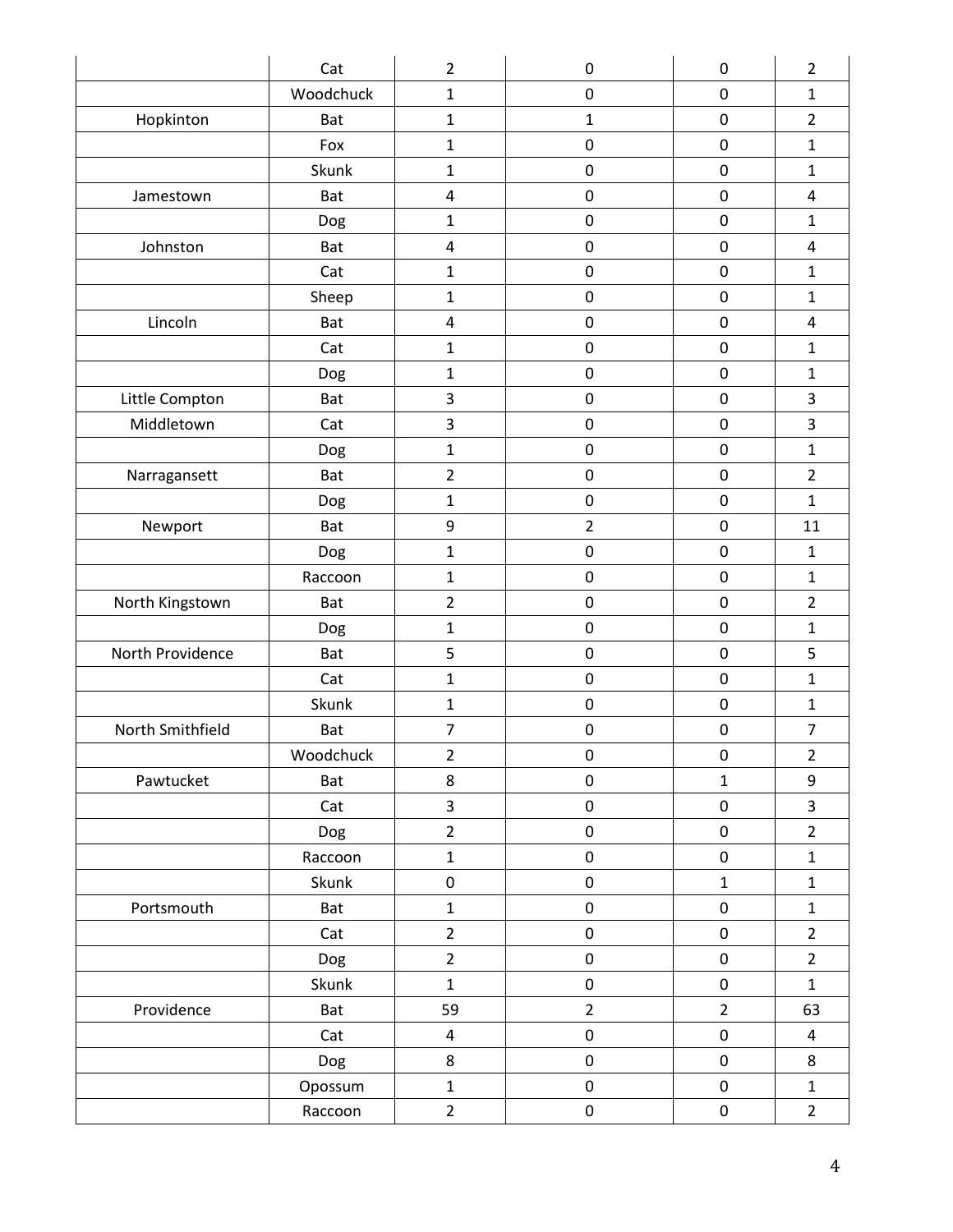|                 | Skunk      | $\mathbf 1$             | $\pmb{0}$    | $\pmb{0}$    | $\mathbf{1}$            |
|-----------------|------------|-------------------------|--------------|--------------|-------------------------|
|                 | Woodchuck  | $\overline{2}$          | $\mathbf 0$  | $\mathbf 0$  | $\overline{2}$          |
| Richmond        | Bat        | $\overline{2}$          | $\pmb{0}$    | $\pmb{0}$    | $\overline{2}$          |
| Scituate        | Bat        | $\pmb{0}$               | $\mathbf{1}$ | $\pmb{0}$    | $\mathbf{1}$            |
| Smithfield      | Bat        | $\pmb{4}$               | $\pmb{0}$    | $\mathbf 0$  | 4                       |
|                 | Cat        | $\mathbf 1$             | $\pmb{0}$    | $\pmb{0}$    | $\mathbf{1}$            |
|                 | Fox        | $\mathbf 1$             | $\pmb{0}$    | $\pmb{0}$    | $\mathbf 1$             |
|                 | Rodent     | $\mathbf 1$             | $\pmb{0}$    | $\pmb{0}$    | $\mathbf{1}$            |
| South Kingstown | <b>Bat</b> | $\overline{7}$          | $\pmb{0}$    | $\pmb{0}$    | $\overline{7}$          |
|                 | Cat        | $\mathbf 1$             | $\pmb{0}$    | $\pmb{0}$    | $\mathbf{1}$            |
|                 | Deer       | $\pmb{0}$               | $\mathbf 1$  | $\mathbf 0$  | $\mathbf{1}$            |
|                 | Dog        | $\mathbf{1}$            | $\pmb{0}$    | $\pmb{0}$    | $\mathbf{1}$            |
|                 | Horse      | $\mathbf{1}$            | $\mathbf 0$  | $\mathbf 0$  | $\mathbf{1}$            |
|                 | Raccoon    | $\pmb{0}$               | $\pmb{0}$    | $\mathbf{1}$ | $\mathbf{1}$            |
|                 | Skunk      | $\mathbf 1$             | $\pmb{0}$    | $\mathbf 0$  | $\mathbf{1}$            |
|                 | Woodchuck  | $\pmb{0}$               | $\pmb{0}$    | $\mathbf{1}$ | $\mathbf{1}$            |
| Tiverton        | Bat        | $\mathbf 1$             | $\pmb{0}$    | $\pmb{0}$    | $\mathbf{1}$            |
|                 | Skunk      | $\mathbf 1$             | $\pmb{0}$    | $\pmb{0}$    | $\mathbf{1}$            |
|                 | Woodchuck  | $\mathbf 1$             | $\pmb{0}$    | $\pmb{0}$    | $\mathbf{1}$            |
| Warren          | Bat        | $\overline{2}$          | $\pmb{0}$    | $\pmb{0}$    | $\overline{2}$          |
|                 | Cat        | $\mathbf 1$             | $\pmb{0}$    | $\pmb{0}$    | $\mathbf{1}$            |
|                 | Raccoon    | $\mathbf{1}$            | $\mathbf 0$  | $\mathbf 0$  | $\mathbf{1}$            |
| Warwick         | <b>Bat</b> | 17                      | $\pmb{0}$    | $\pmb{0}$    | 17                      |
|                 | Cat        | 6                       | $\pmb{0}$    | $\mathbf 0$  | 6                       |
|                 | Dog        | $\overline{2}$          | $\pmb{0}$    | 0            | $\overline{2}$          |
|                 | Rodent     | $\mathbf 1$             | $\pmb{0}$    | $\pmb{0}$    | $\mathbf{1}$            |
|                 | Skunk      | $\overline{2}$          | $\pmb{0}$    | $\pmb{0}$    | $\overline{2}$          |
|                 | Woodchuck  | $\overline{2}$          | $\pmb{0}$    | $\pmb{0}$    | $\overline{2}$          |
| West Greenwich  | Bat        | $\mathbf 1$             | $\pmb{0}$    | $\mathbf{1}$ | $\overline{2}$          |
|                 | Cat        | $\overline{2}$          | $\pmb{0}$    | $\pmb{0}$    | $\overline{2}$          |
| West Warwick    | Bat        | $\overline{\mathbf{4}}$ | $\pmb{0}$    | $\pmb{0}$    | $\overline{\mathbf{4}}$ |
|                 | Dog        | $\mathbf 1$             | $\pmb{0}$    | $\pmb{0}$    | $\mathbf{1}$            |
|                 | Raccoon    | $\pmb{0}$               | $\pmb{0}$    | $\mathbf 1$  | $\mathbf{1}$            |
|                 | Rodent     | $\mathbf 1$             | $\pmb{0}$    | $\pmb{0}$    | $\mathbf{1}$            |
|                 | Woodchuck  | $\mathbf 1$             | $\pmb{0}$    | $\pmb{0}$    | $\mathbf{1}$            |
| Westerly        | Bat        | 13                      | $\pmb{0}$    | $\pmb{0}$    | 13                      |
|                 | Cat        | $\overline{2}$          | $\pmb{0}$    | $\pmb{0}$    | $\overline{2}$          |
|                 | Rodent     | $\mathbf 1$             | $\pmb{0}$    | $\pmb{0}$    | $\mathbf{1}$            |
|                 | Skunk      | $\pmb{0}$               | $\pmb{0}$    | $\mathbf{1}$ | $\mathbf{1}$            |
| Woonsocket      | Bat        | 3                       | $\pmb{0}$    | $\mathbf{1}$ | 4                       |
|                 | Cat        | $\mathbf 1$             | $\pmb{0}$    | $\pmb{0}$    | $\mathbf{1}$            |
|                 | Dog        | $\mathbf{1}$            | $\pmb{0}$    | $\pmb{0}$    | $\mathbf 1$             |